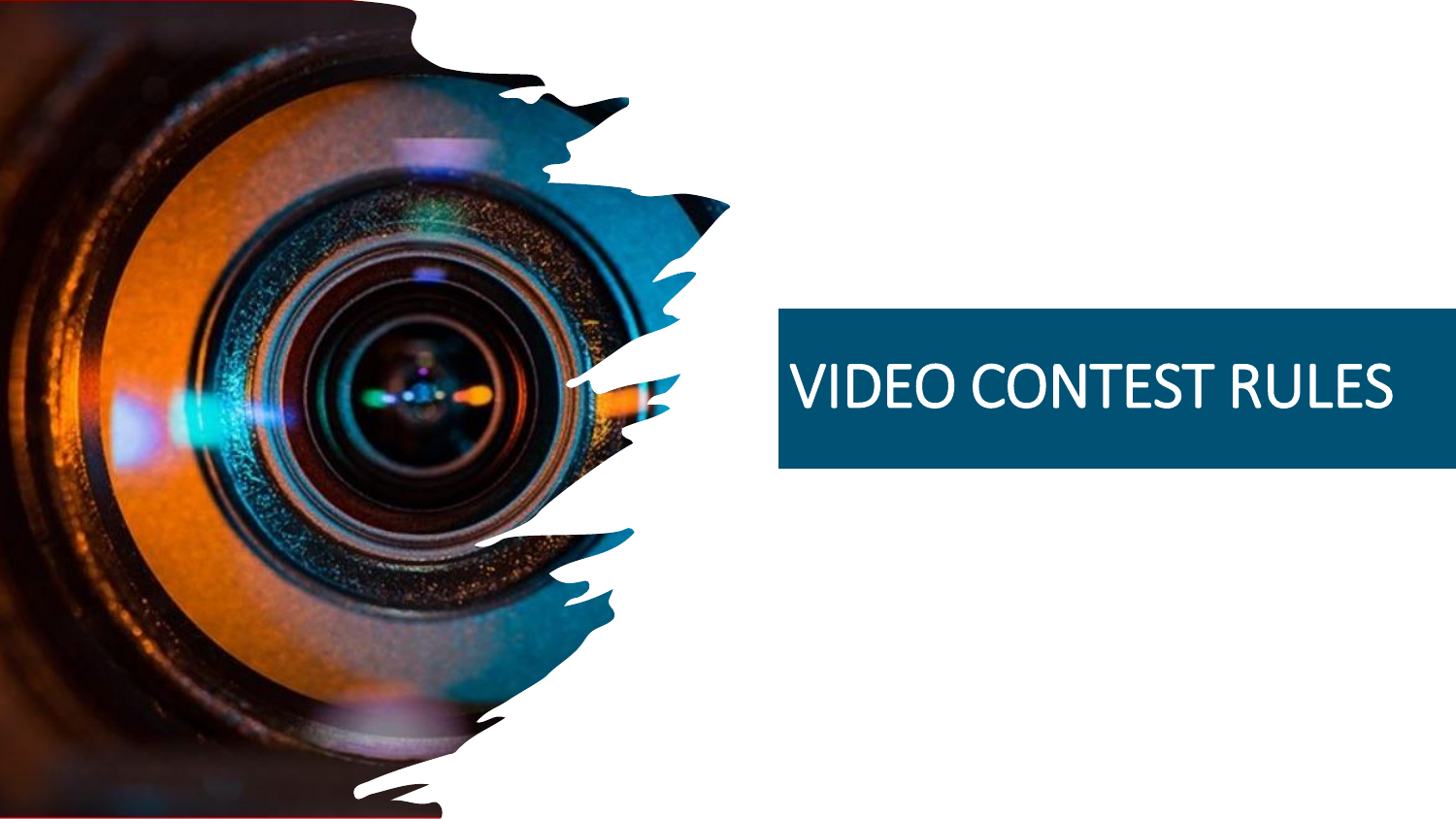

## WHO IS ELIGIBLE TO PARTICIPATE?

6<sup>th</sup>-12<sup>th</sup> grade students' territory-wide (USVI) are eligible to enter, there is only one (1) entry per student allowed. Use your school email to enter.

## CONTEST DATES?

The contest begins on October 13, 2021 and closes on November 20, 2021 (referred to as the Entry Period throughout the rest of these rules). Entries must be submitted within the Entry Period to be eligible. Entries received outside of these dates will be disqualified.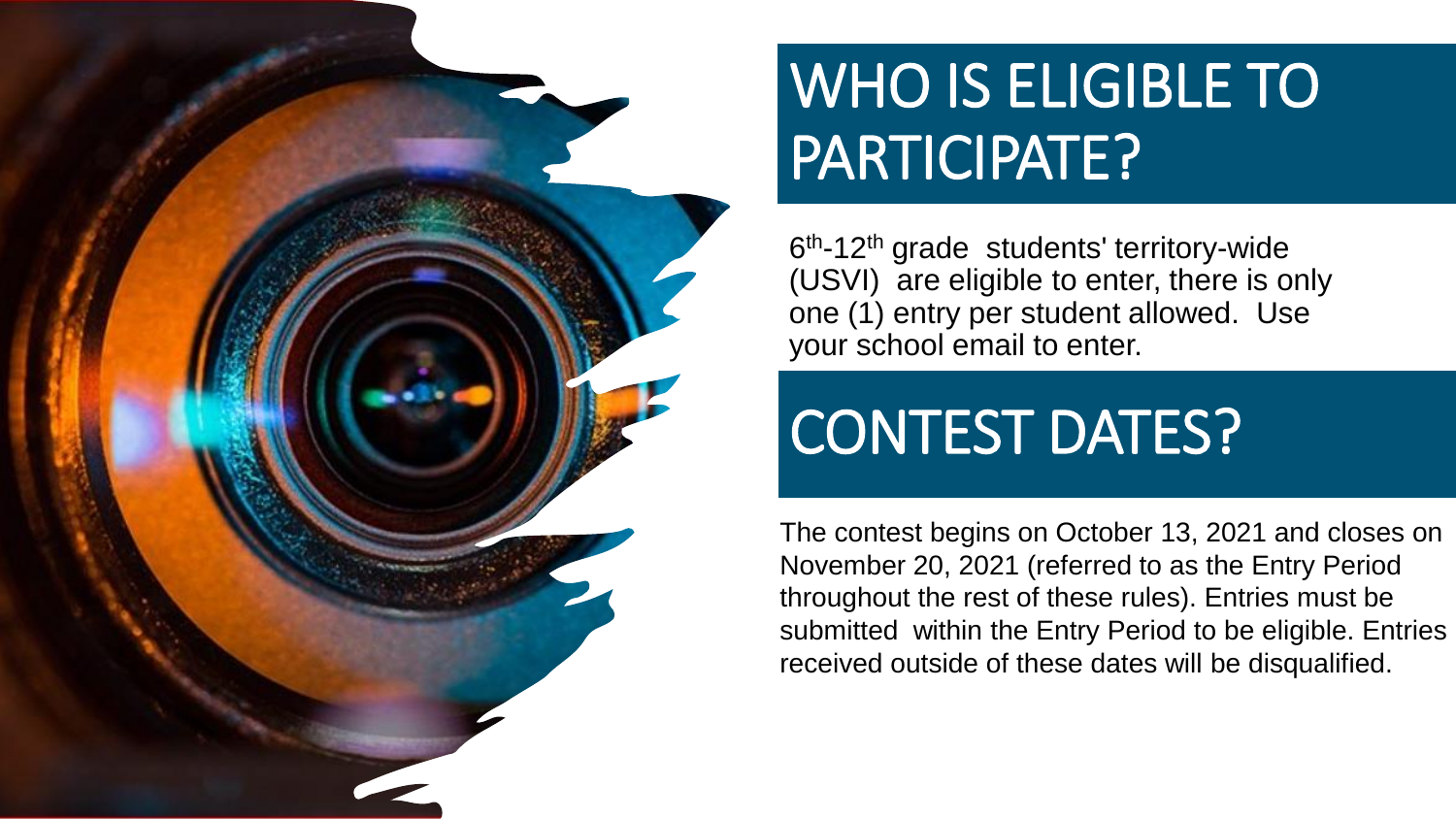

# HOW TO ENTER?

- During the Entry Period, visit [virginislandsredribbonweek2021.org](http://virginislandsredribbonweek2021.org/) and click on the "Submission tab at the top. This will direct you to a brief form to complete, and a place to upload your video link.
- To submit your video, you need to upload it to your own YouTube, account first, and then provide a link to your video in the entry form. **Note: Only one (1) entry per person is allowed, the entrant's e-mail address must end in .edu. or local school identifier.**
- By submitting your video PSA (entry), you agree that your entry is eligible (see "What is an Eligible Entry?") and conforms to the content restrictions (see "What are the Content Restrictions?"). Submitting your entry also implies consent to the contest's sponsors to use the entry as appropriate, regardless of its selection as one of the contest's winners and or to promote future contests.
- The contest's sponsors, at their sole discretion, may disqualify your entry from the contest if they believe it fails to conform to these official rules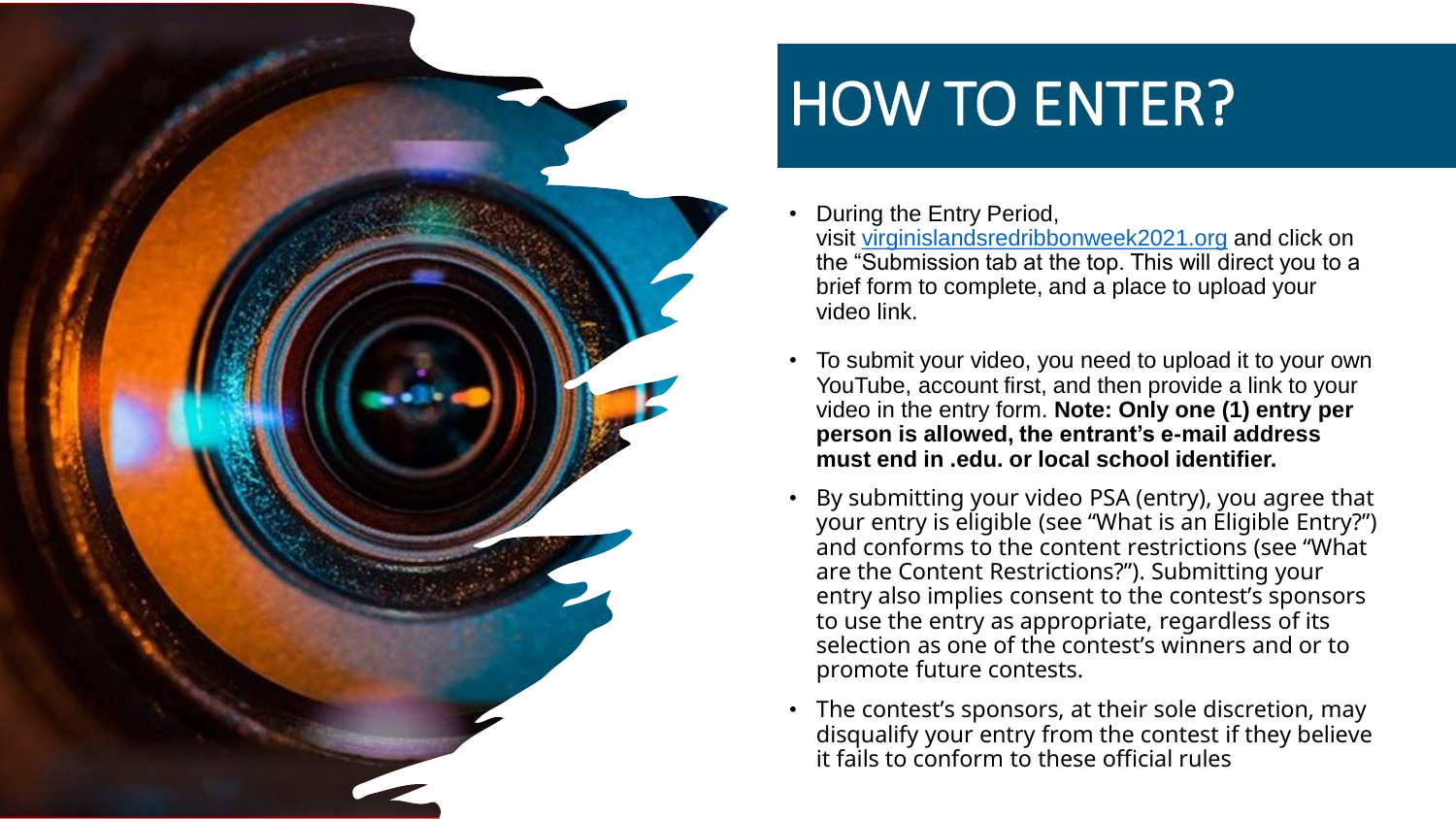

# WHAT IS AN ELIGIBLE ENTRY?

- To be eligible for judging, an entry must meet the following content and technical requirements:
- The PSA Video must be between 30–60 seconds. Video's that exceed 60 seconds will be disqualified.
- The PSA Video must focus on the underlying message behind Red Ribbon Week and the commitment to a healthy, drug-free lifestyle.
- The Video must include the mandatory end frame "*Produced by the US Virgin Islands Police Department's Crime Prevention Bureau for Red Ribbon Week 2021," and include the Red Ribbon week Ribbon somewhere in the video.*
- The PSA Video must focus on preventing alcohol and other drug misuses among K-12 students. Entries that focus only on alcohol misuse or only on drug misuse will be disqualified.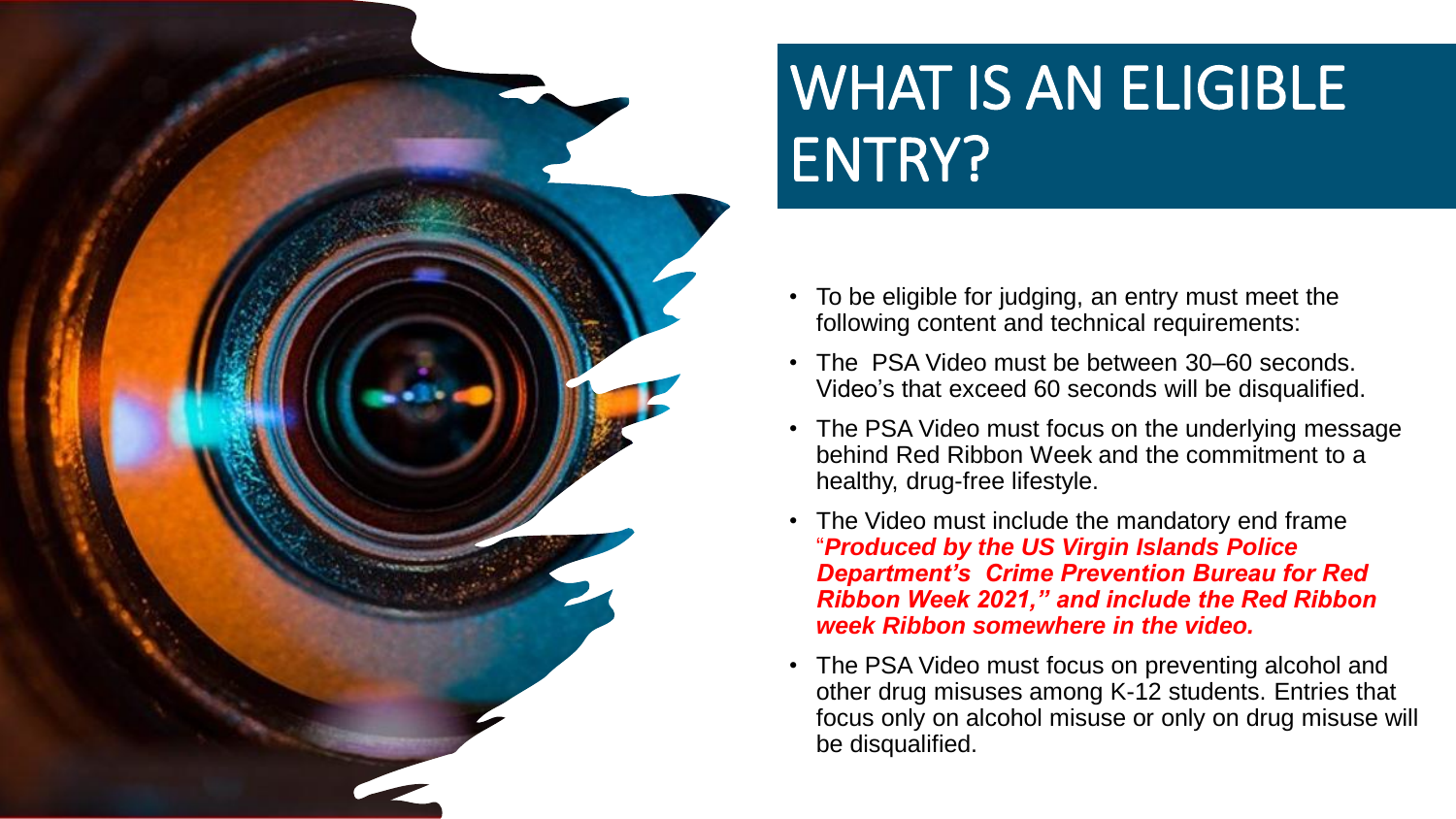

### WHAT IS AN ELIGIBLE ENTRY? cont.

- The PSA Video must inspire others to take action to prevent alcohol and other drug misuses among K-12 students.
- **The entry must be shot ONLY using a smart phone or tablet type device capable of recording video. NO Professional Motion picture capture equipment shall be used. Violation of the shooting rules will result in disqualification**
- The entry must be uploaded to the entrant's own YouTube, Vimeo, or Daily Motion account and a link to the video must be provided as part of the entry.
- The entry cannot be previously submitted in a promotion of any kind or exhibited or displayed publicly through any means.
- Entrants must obtain all applicable consents, approvals, or licenses to submit their entry.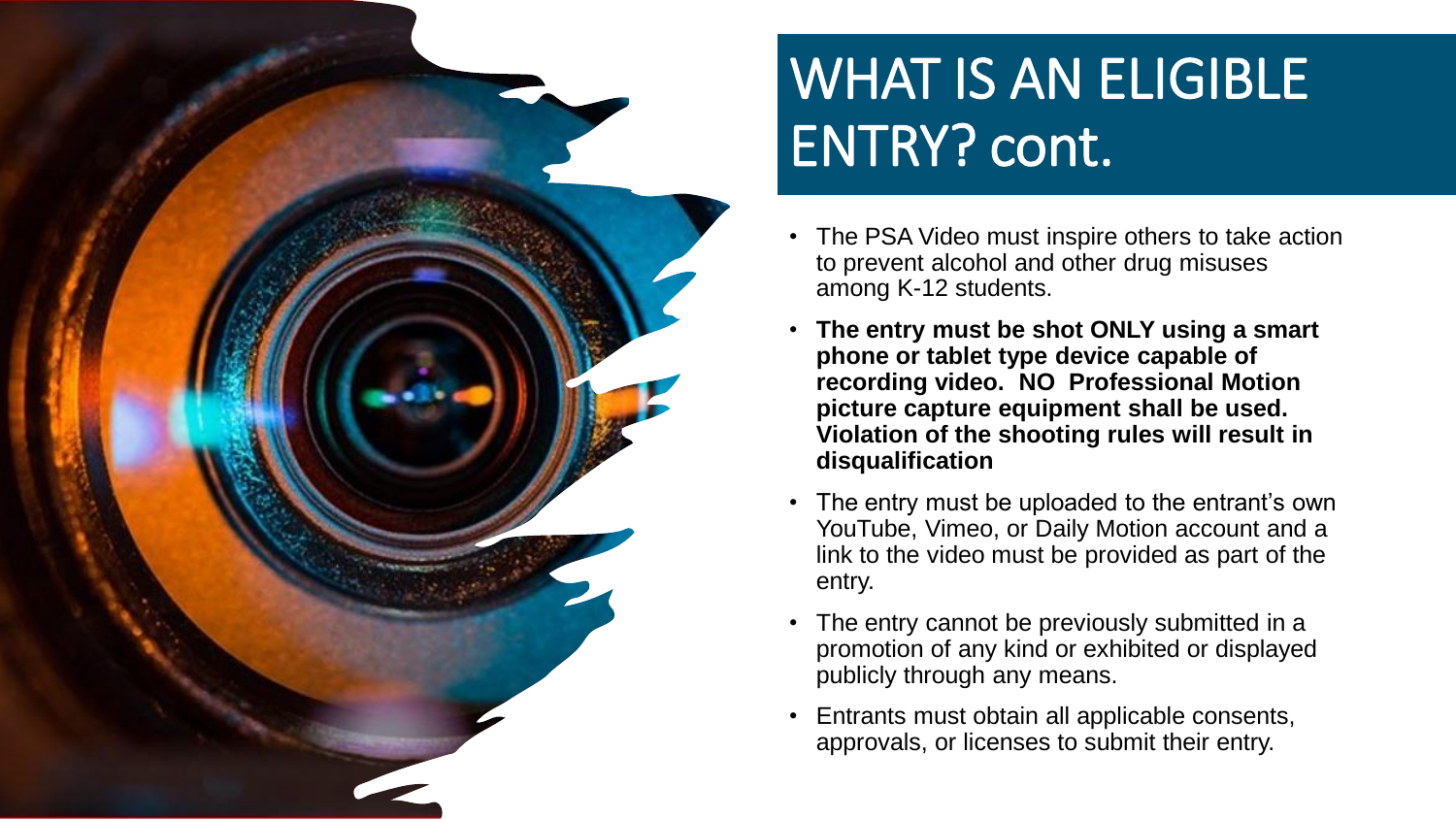

# HOW TO ENTER ?

- During the Entry Period, visit [virginislandsredribbonweek2021.org](http://virginislandsredribbonweek2021.org/) and click on the "Submission tab at the top. This will direct you to a brief form to complete, and a place to upload your video link.
- To submit your video, you need to upload it to your own YouTube, account first, and then provide a link to your video in the entry form. **Note:** Only one (1) entry per student is allowed, the **entrant's e-mail address must end in .edu. or local school identifier, no nonschool email address will be accepted.**
- By submitting your PSA Video (entry), you agree that your entry is eligible (see "What is an Eligible Entry?") and conforms to the content restrictions (see "What are the Content Restrictions?"). Submitting your entry also implies consent to the contest's sponsors to use the entry as appropriate, regardless of its selection as one of the contest's winners and or to promote future contests.
- The contest's sponsors, at their sole discretion, may disqualify your entry from the contest if they believe it fails to conform to these official rules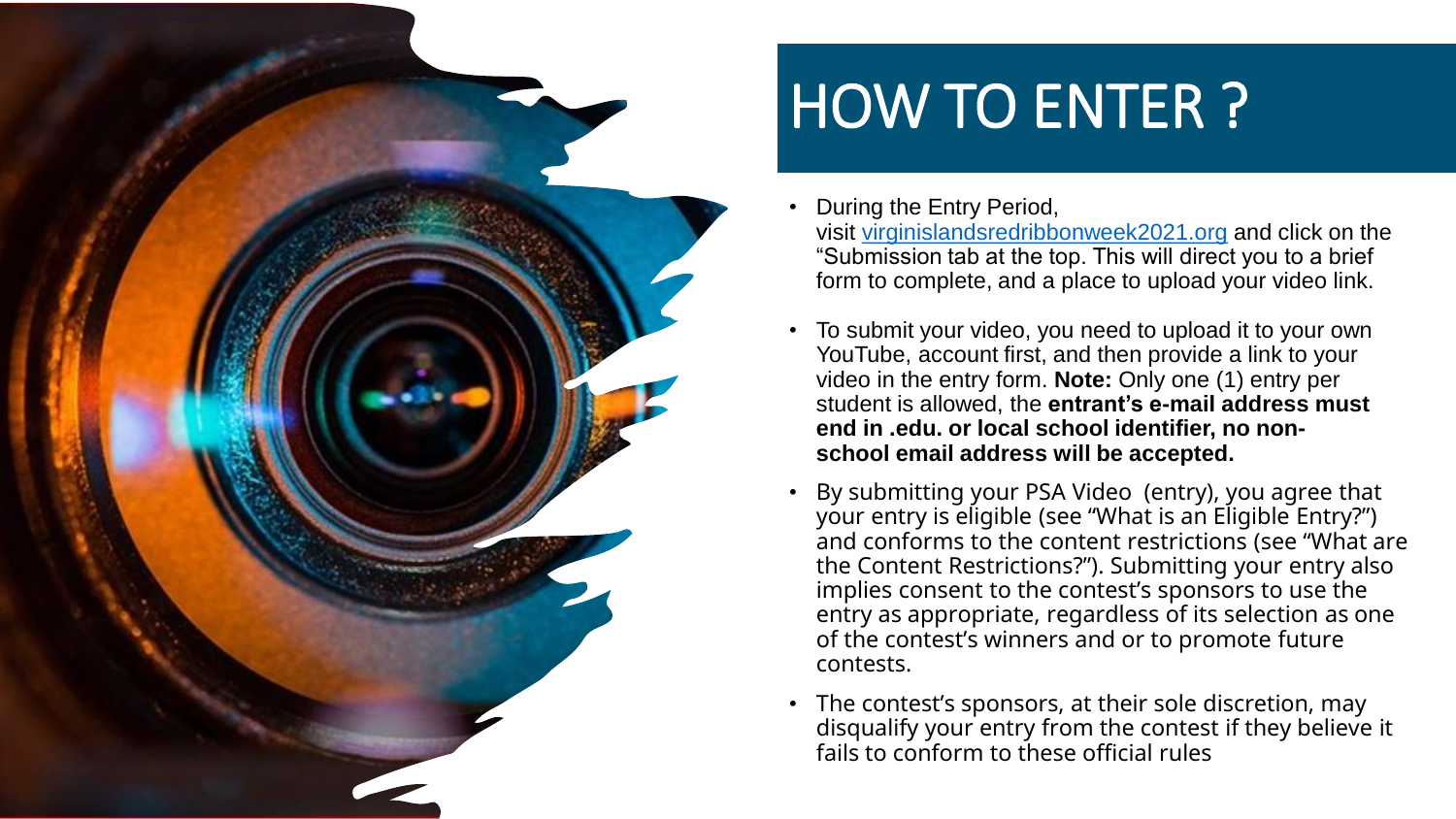

### JUDGING

Each entry is judged by a five-person panel of objective reviewers, VIPD Crime Prevention Bureau Staff member, two (2) Teachers one public and one non-public, active Producer/ Director in the local film industry, and a college student, who will evaluate and score the entries. Additionally, the entries will be available for public viewing thru a link provided on the official website. There members of the community can provide *likes.* Each entry will receive a score of 0-100 depending on how well it responds to the following criteria.

## POINTS

#### *Appropriateness of Message (50 points)*

• The PSA focuses on the underlying message behind Red Ribbon Week and the commitment to a healthy, drug-free lifestyle.

• The PSA demonstrates how students are taking action on their campus to prevent alcohol and other drug misuse.

• The PSA inspires and challenges others to take action to prevent alcohol and other drug misuse among K-12 students